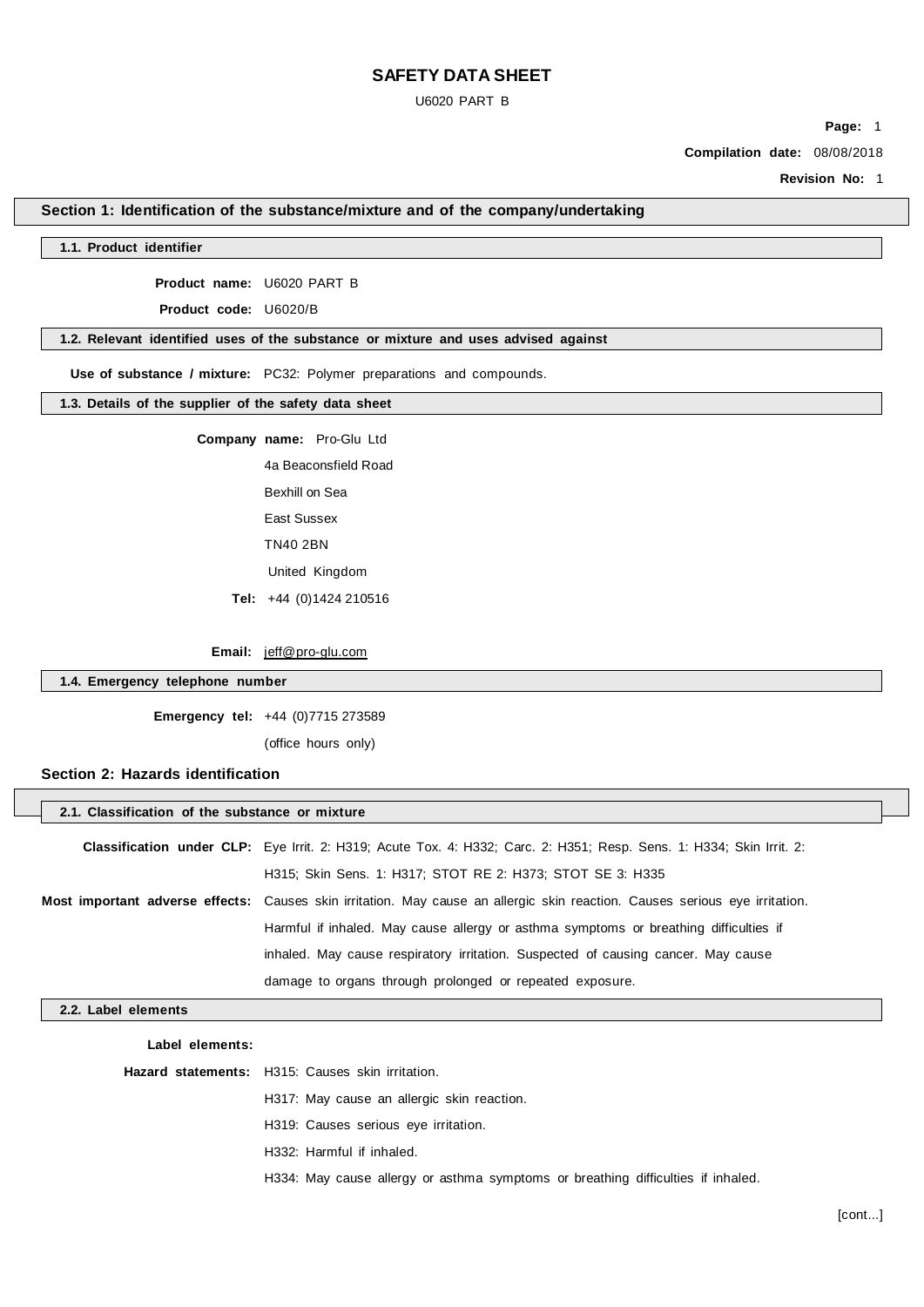U6020 PART B

| H335: May cause respiratory irritation.<br>H351: Suspected of causing cancer.<br>H373: May cause damage to organs through prolonged or repeated exposure.<br>GHS07: Exclamation mark<br>Hazard pictograms:<br>GHS08: Health hazard<br>Signal words: Danger<br><b>Precautionary statements:</b> P260: Do not breathe vapours.<br>P280: Wear protective gloves/protective clothing/eye protection/face protection.<br>P284: Wear respiratory protection.<br>P302+P352: IF ON SKIN: Wash with plenty of water.<br>P304+P340: IF INHALED: Remove person to fresh air and keep comfortable for<br>breathing.<br>P362+P364: Take off contaminated clothing and wash it before reuse. |  | Page: 2 |  |
|--------------------------------------------------------------------------------------------------------------------------------------------------------------------------------------------------------------------------------------------------------------------------------------------------------------------------------------------------------------------------------------------------------------------------------------------------------------------------------------------------------------------------------------------------------------------------------------------------------------------------------------------------------------------------------|--|---------|--|
|                                                                                                                                                                                                                                                                                                                                                                                                                                                                                                                                                                                                                                                                                |  |         |  |
|                                                                                                                                                                                                                                                                                                                                                                                                                                                                                                                                                                                                                                                                                |  |         |  |
|                                                                                                                                                                                                                                                                                                                                                                                                                                                                                                                                                                                                                                                                                |  |         |  |
|                                                                                                                                                                                                                                                                                                                                                                                                                                                                                                                                                                                                                                                                                |  |         |  |
|                                                                                                                                                                                                                                                                                                                                                                                                                                                                                                                                                                                                                                                                                |  |         |  |
|                                                                                                                                                                                                                                                                                                                                                                                                                                                                                                                                                                                                                                                                                |  |         |  |
|                                                                                                                                                                                                                                                                                                                                                                                                                                                                                                                                                                                                                                                                                |  |         |  |
|                                                                                                                                                                                                                                                                                                                                                                                                                                                                                                                                                                                                                                                                                |  |         |  |
|                                                                                                                                                                                                                                                                                                                                                                                                                                                                                                                                                                                                                                                                                |  |         |  |
|                                                                                                                                                                                                                                                                                                                                                                                                                                                                                                                                                                                                                                                                                |  |         |  |
|                                                                                                                                                                                                                                                                                                                                                                                                                                                                                                                                                                                                                                                                                |  |         |  |
|                                                                                                                                                                                                                                                                                                                                                                                                                                                                                                                                                                                                                                                                                |  |         |  |
|                                                                                                                                                                                                                                                                                                                                                                                                                                                                                                                                                                                                                                                                                |  |         |  |
|                                                                                                                                                                                                                                                                                                                                                                                                                                                                                                                                                                                                                                                                                |  |         |  |

## **2.3. Other hazards**

**Other hazards:** Danger of serious damage to health by prolonged exposure.

**PBT:** This product is not identified as a PBT/vPvB substance.

## **Section 3: Composition/information on ingredients**

## **3.2. Mixtures**

### **Hazardous ingredients:**

4,4'-METHYLENEDIPHENYLDIISOCYANATE, OLIGOMERIC REACTION PRODUCTS W ITH BUTANE-1,3-DIOL, 2,4'- DIISOCYANATODIPHENYLMETHANE - REACH registered number(s): 01-2119480402-45

| <b>EINECS</b> | CAS         | PBT / WEL | CLP Classification                    | Percent    |
|---------------|-------------|-----------|---------------------------------------|------------|
| 500-415-1     | 158885-29-1 |           | Carc. 2: H351; Acute Tox. 4: H332;    | $10 - 50%$ |
|               |             |           | STOT SE 3: H335; Skin Irrit. 2: H315; |            |
|               |             |           | Resp. Sens. 1: H334; Skin Sens. 1:    |            |
|               |             |           | H317; Eye Irrit. 2: H319; STOT RE 2:  |            |
|               |             |           | H373                                  |            |

DIPHENYLMETHANE DIISOCYANATE (ISOMERS AND HOMOLOGUES)

|  | 9016-87-9 | Carc. 2: H351; Acute Tox. 4: H332;    | 10-50% |
|--|-----------|---------------------------------------|--------|
|  |           | STOT RE 2: H373; Eye Irrit. 2: H319;  |        |
|  |           | STOT SE 3: H335; Skin Irrit. 2: H315; |        |
|  |           | Resp. Sens. 1: H334; Skin Sens. 1:    |        |
|  |           | H317                                  |        |

## **Section 4: First aid measures**

**4.1. Description of first aid measures**

**Skin contact:** Remove all contaminated clothes and footwear immediately unless stuck to skin.

Drench the affected skin with running water for 10 minutes or longer if substance is still

on skin. Consult a doctor.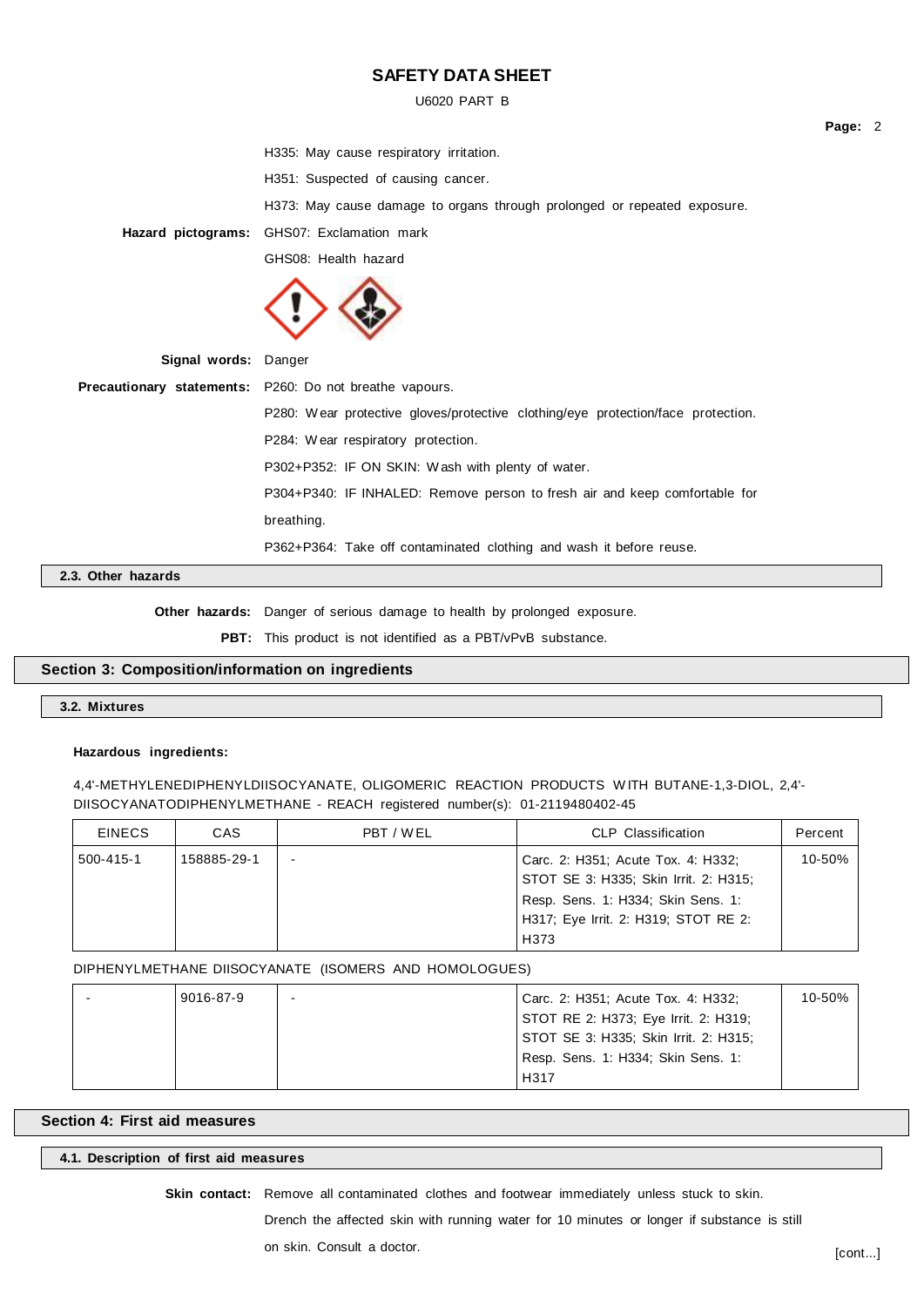U6020 PART B

**Page:** 3

**Eye contact:** Bathe the eye with running water for 15 minutes. Consult a doctor. **Ingestion:** W ash out mouth with water. Do not induce vomiting. If conscious, give half a litre of water to drink immediately. Consult a doctor.

**Inhalation:** Remove casualty from exposure ensuring one's own safety whilst doing so. Consult a doctor.

### **4.2. Most important symptoms and effects, both acute and delayed**

**Skin contact:** There may be mild irritation at the site of contact.

**Eye contact:** There may be irritation and redness.

**Ingestion:** There may be soreness and redness of the mouth and throat. Inhalation of fumes from the stomach may cause symptoms similar to direct inhalation.

**Inhalation:** There may be irritation of the throat with a feeling of tightness in the chest. Drowsiness or mental confusion may occur.

**Delayed / immediate effects:** Immediate effects can be expected after short-term exposure.

**4.3. Indication of any immediate medical attention and special treatment needed**

**Immediate / special treatment:** Not applicable.

## **Section 5: Fire-fighting measures**

**5.1. Extinguishing media**

**Extinguishing media:** Suitable extinguishing media for the surrounding fire should be used. Use water spray

to cool containers.

### **5.2. Special hazards arising from the substance or mixture**

**Exposure hazards:** In combustion emits toxic fumes.

**5.3. Advice for fire-fighters**

**Advice for fire-fighters:** Wear self-contained breathing apparatus. W ear protective clothing to prevent contact with skin and eyes.

## **Section 6: Accidental release measures**

### **6.1. Personal precautions, protective equipment and emergency procedures**

**Personal precautions:** Refer to section 8 of SDS for personal protection details. If outside do not approach from downwind. Mark out the contaminated area with signs and prevent access to unauthorised personnel. Turn leaking containers leak-side up to prevent the escape of liquid. If outside keep bystanders upwind and away from danger point. Evacuate the area immediately.

#### **6.2. Environmental precautions**

**Environmental precautions:** Do not discharge into drains or rivers. Contain the spillage using bunding. Alert the neighbourhood to the presence of fumes or gas.

#### **6.3. Methods and material for containment and cleaning up**

**Clean-up procedures:** Absorb into dry earth or sand. Clean-up should be dealt with only by qualified personnel familiar with the specific substance.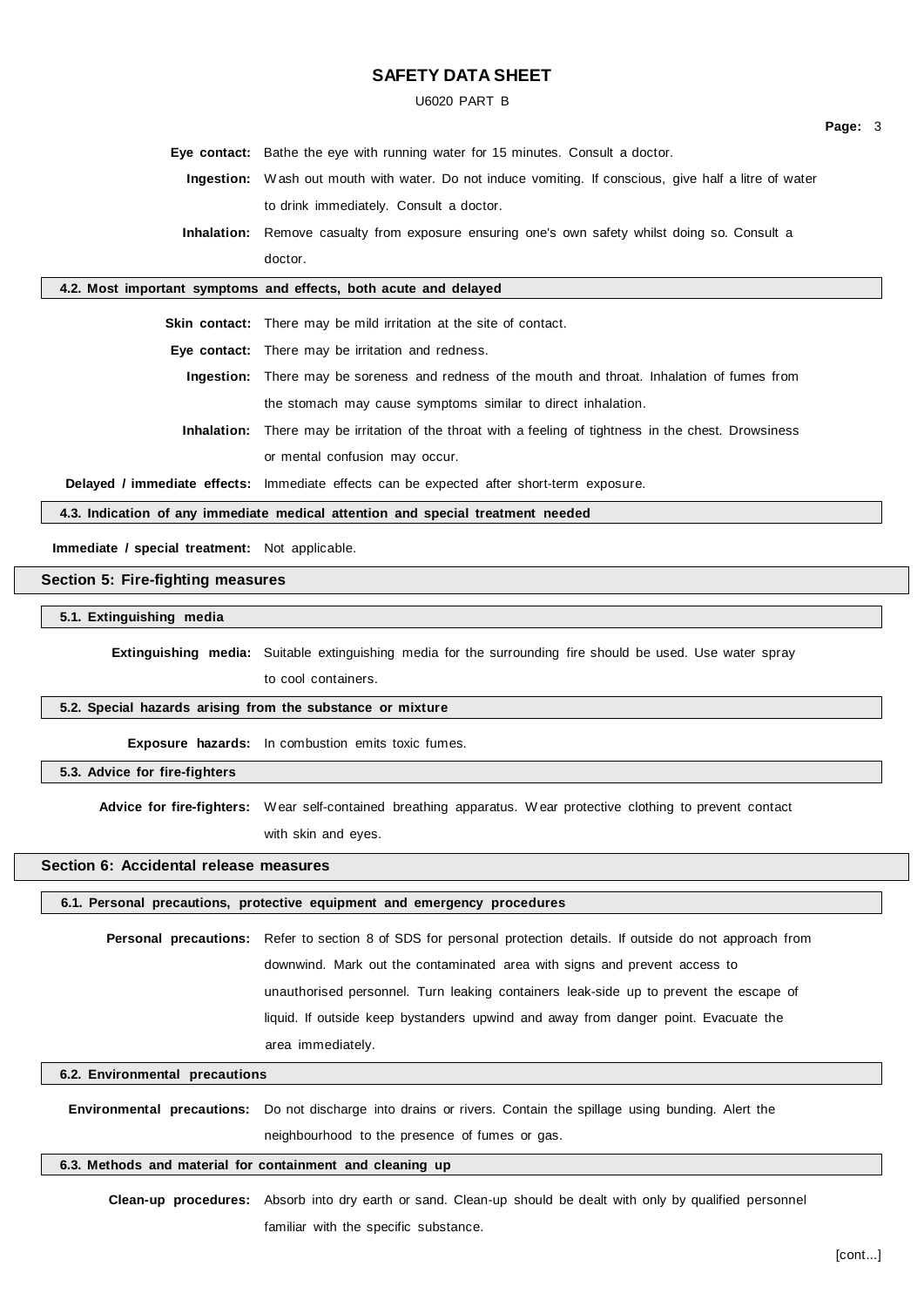U6020 PART B

**Page:** 4

**6.4. Reference to other sections**

**Reference to other sections:** Refer to section 8 of SDS.

### **Section 7: Handling and storage**

#### **7.1. Precautions for safe handling**

**Handling requirements:** Ensure there is sufficient ventilation of the area. Do not handle in a confined space.

Avoid the formation or spread of mists in the air.

## **7.2. Conditions for safe storage, including any incompatibilities**

Storage conditions: Store in a cool, well ventilated area. Keep container tightly closed.

**7.3. Specific end use(s)**

**Specific end use(s):** No data available.

#### **Section 8: Exposure controls/personal protection**

**8.1. Control parameters**

#### **Hazardous ingredients:**

#### **4,4'-METHYLENEDIPHENYLDIISOCYANATE, OLIGOMERIC REACTION PRODUCTS WITH BUTANE-1,3-DIOL, 2,4'-DIISOCYANA**

|       | Workplace exposure limits: |                         | Respirable dust |              |
|-------|----------------------------|-------------------------|-----------------|--------------|
| State | 8 hour TWA                 | 15 min. STEL            | 8 hour TWA      | 15 min. STEL |
| UK    | $0.02 \,$ mg/m $3 \,$      | $0.07 \, \text{mg/m}$ 3 |                 |              |

#### **DIPHENYLMETHANE DIISOCYANATE (ISOMERS AND HOMOLOGUES)**

| UK | $0.02$ mg/m3 | $0.07$ mg/m3<br>ີ |  |
|----|--------------|-------------------|--|
|    |              |                   |  |

**DNEL/PNEC Values**

**DNEL / PNEC** No data available.

**8.2. Exposure controls**

**Engineering measures:** Ensure there is sufficient ventilation of the area.

**Respiratory protection:** Self-contained breathing apparatus must be available in case of emergency.

**Hand protection:** Impermeable gloves.

**Eye protection:** Safety glasses. Ensure eye bath is to hand.

**Skin protection:** Impermeable protective clothing.

**Environmental:** The floor of the storage room must be impermeable to prevent the escape of liquids.

### **Section 9: Physical and chemical properties**

### **9.1. Information on basic physical and chemical properties**

**State:** Liquid

**Colour:** Brown

**Odour:** Barely perceptible odour

## **Evaporation rate:** Negligible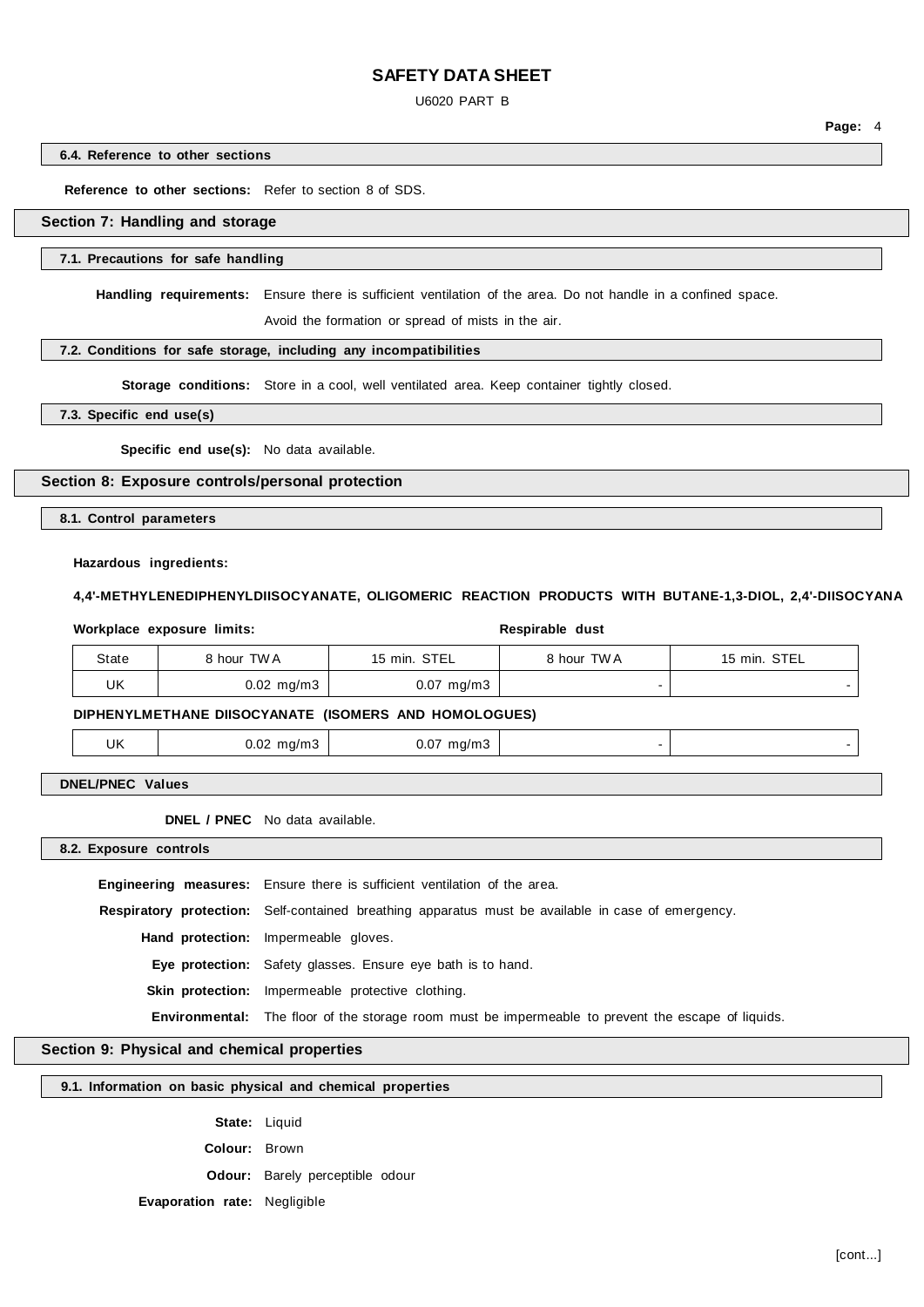U6020 PART B

**Oxidising:** Non-oxidising (by EC criteria)

**Solubility in water:** Reacts with water.

**Viscosity:** Highly viscous

**Flash point°C:** >93 **Relative density:** 1.15

**Page:** 5

**9.2. Other information**

**Other information:** Not applicable.

### **Section 10: Stability and reactivity**

**10.1. Reactivity**

**Reactivity:** Stable under recommended transport or storage conditions.

**10.2. Chemical stability**

**Chemical stability:** Stable under normal conditions.

#### **10.3. Possibility of hazardous reactions**

**Hazardous reactions:** Hazardous reactions will not occur under normal transport or storage conditions.

Decomposition may occur on exposure to conditions or materials listed below.

### **10.4. Conditions to avoid**

**Conditions to avoid:** Heat. Hot surfaces. Flames.

**10.5. Incompatible materials**

**Materials to avoid:** Strong oxidising agents. Strong acids.

### **10.6. Hazardous decomposition products**

**Haz. decomp. products:** In combustion emits toxic fumes.

### **Section 11: Toxicological information**

#### **11.1. Information on toxicological effects**

**Hazardous ingredients:**

### **4,4'-METHYLENEDIPHENYLDIISOCYANATE, OLIGOMERIC REACTION PRODUCTS WITH BUTANE-1,3-DIOL, 2,4'- DIISOCYANATODIPHENYLMETHANE**

| DERMAL | <b>RBT</b> | LD50 | -9400 | ma/ka<br>ີ |
|--------|------------|------|-------|------------|
| ORAL   | <b>RAT</b> | LD50 | .5000 | ma/ka<br>◡ |

### **DIPHENYLMETHANE DIISOCYANATE (ISOMERS AND HOMOLOGUES)**

| <b>ORL</b> | <b>RAT</b> | LD50<br>__ | 49    | gm/kg |
|------------|------------|------------|-------|-------|
| SKN        | <b>RBT</b> | LD50       | >9400 | mg/kg |

### **Relevant hazards for product:**

| ю<br>. | זו ר<br>. | Daois |
|--------|-----------|-------|
|--------|-----------|-------|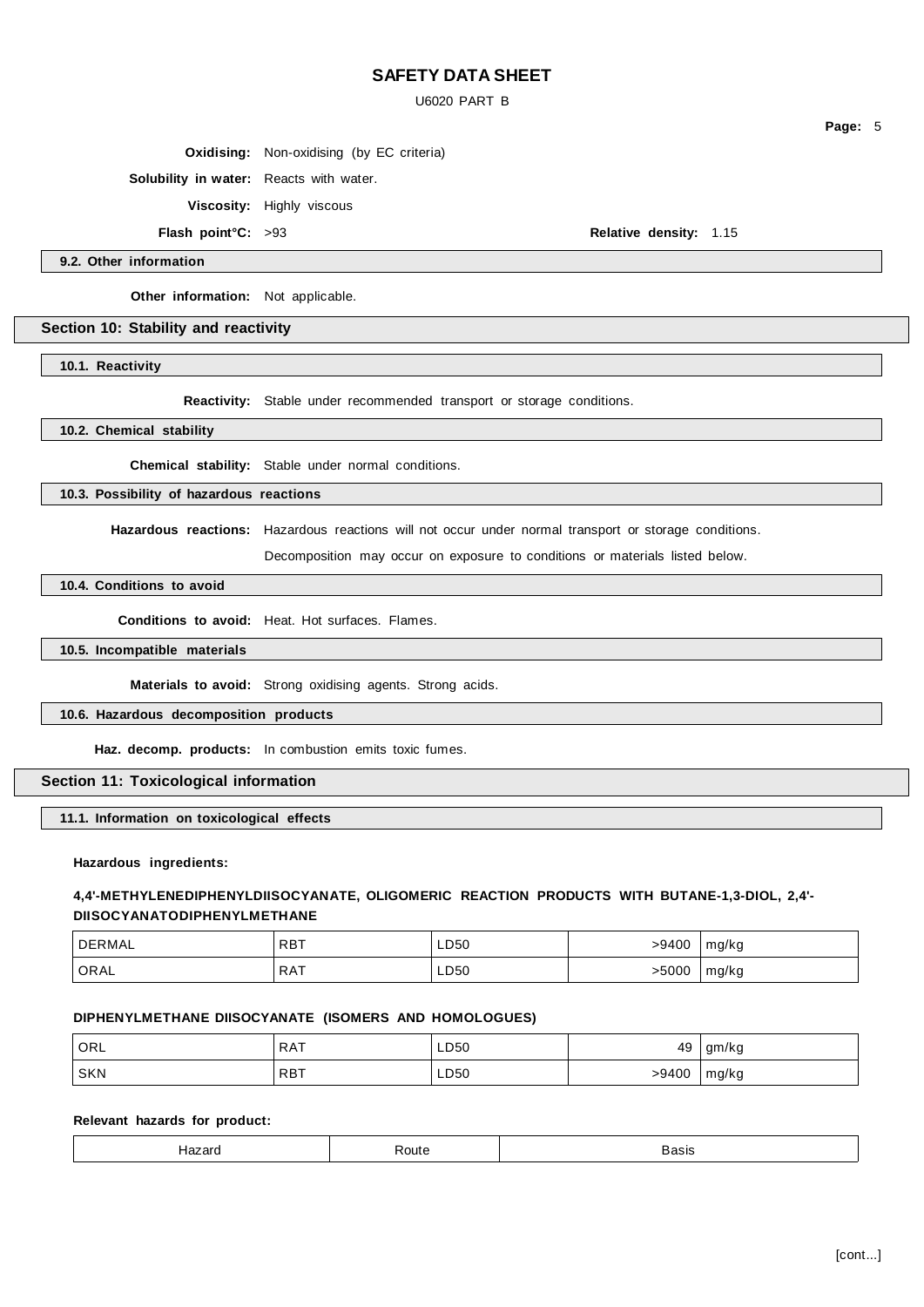### U6020 PART B

**Page:** 6

| Acute toxicity (ac. tox. 4)    | <b>INH</b>     | Hazardous: calculated |
|--------------------------------|----------------|-----------------------|
| Skin corrosion/irritation      | <b>DRM</b>     | Hazardous: calculated |
| Serious eye damage/irritation  | <b>OPT</b>     | Hazardous: calculated |
| Respiratory/skin sensitisation | <b>INH DRM</b> | Hazardous: calculated |
| Carcinogenicity                | --             | Hazardous: calculated |
| STOT-single exposure           | <b>INH</b>     | Hazardous: calculated |
| STOT-repeated exposure         |                | Hazardous: calculated |
|                                |                |                       |

### **Symptoms / routes of exposure**

**Skin contact:** There may be mild irritation at the site of contact.

**Eye contact:** There may be irritation and redness.

**Ingestion:** There may be soreness and redness of the mouth and throat. Inhalation of fumes from the stomach may cause symptoms similar to direct inhalation.

**Inhalation:** There may be irritation of the throat with a feeling of tightness in the chest. Drowsiness or mental confusion may occur.

**Delayed / immediate effects:** Immediate effects can be expected after short-term exposure.

## **Section 12: Ecological information**

**12.1. Toxicity**

### **Hazardous ingredients:**

#### **4,4'-METHYLENEDIPHENYLDIISOCYANATE, OLIGOMERIC REACTION PRODUCTS WITH BUTANE-1,3-DIOL, 2,4'-DIISOCYANA**

| ALGAE         | 72H EC50 | $>1640$   mg/l |              |
|---------------|----------|----------------|--------------|
| DAPHNIA       | 24H EC50 | $>1000$   mg/l |              |
| Daphnia magna | 21D NOEC |                | $>10$   mg/l |
| <b>FISH</b>   | 96H LC50 | $>1000$   mg/l |              |

#### **12.2. Persistence and degradability**

**Persistence and degradability:** Biodegradable.

**12.3. Bioaccumulative potential**

**Bioaccumulative potential:** No bioaccumulation potential.

**12.4. Mobility in soil**

**Mobility:** Readily absorbed into soil.

### **12.5. Results of PBT and vPvB assessment**

**PBT identification:** This product is not identified as a PBT/vPvB substance.

**12.6. Other adverse effects**

**Other adverse effects:** Negligible ecotoxicity.

## **Section 13: Disposal considerations**